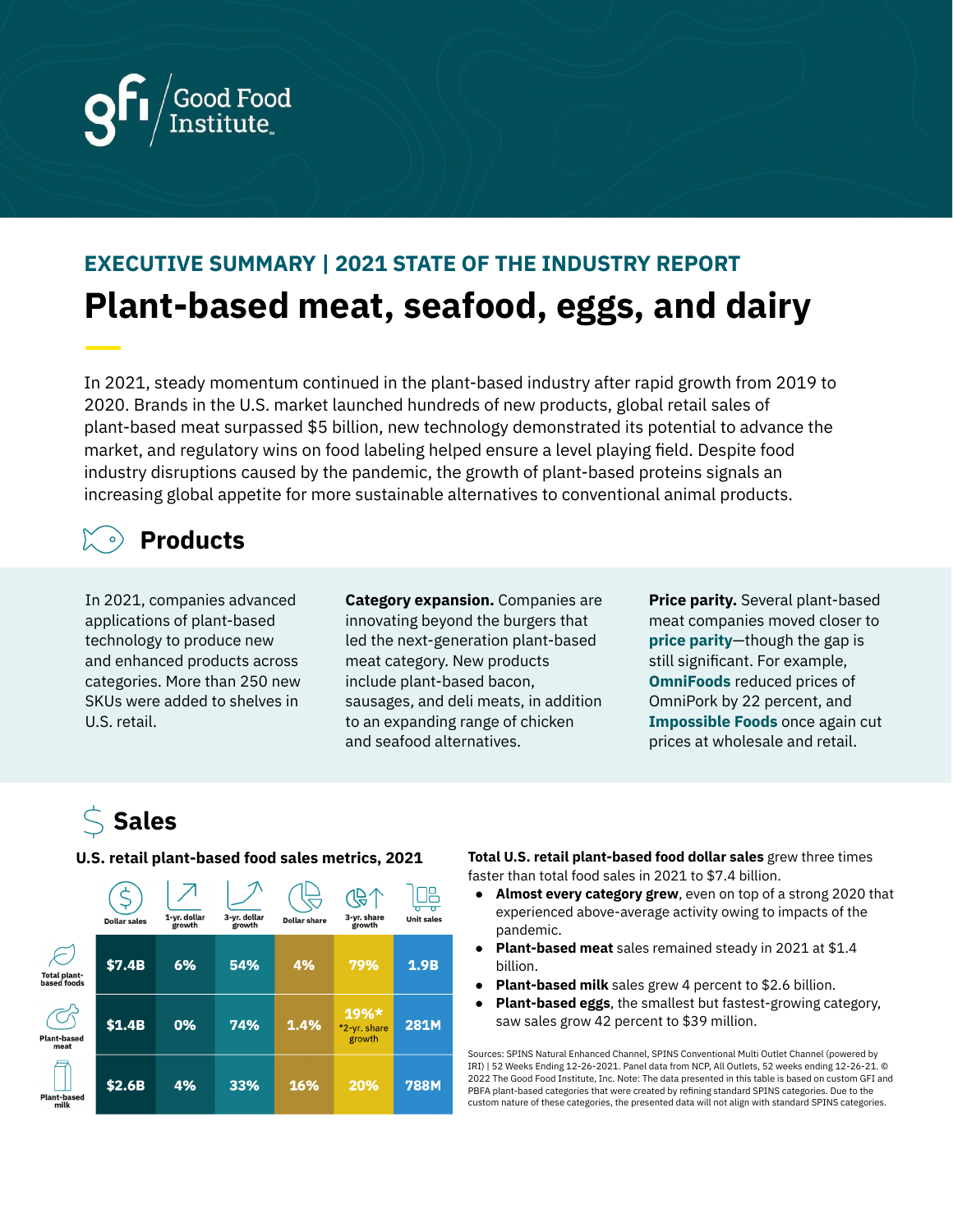## **Investments**

Plant-based meat, egg, and dairy companies raised \$1.9 billion in 2021, bringing total investments in such companies to \$6.4 billion.

| <b>Category</b>                       | 2021           | 1980-2021 | <b>Highlights</b>                                                                                |
|---------------------------------------|----------------|-----------|--------------------------------------------------------------------------------------------------|
| <b>Total invested capital</b>         | \$1.93B        | \$6.36B   | 2021 invested capital represents 30% of all-time investment.                                     |
| <b>Invested capital deal</b><br>count | 140            | 621       | 2021's largest investment was \$500 million raised by<br>Impossible Foods.                       |
| <b>Unique investors</b>               | 312<br>(new)   | 1,093     | The number of new unique investors grew by 40% in 2021.                                          |
| <b>Liquidity event capital</b>        | \$1.93B        | \$25B     | Oatly's IPO in 2021 raised \$1.43 billion.                                                       |
| <b>Liquidity event count</b>          | 19             | 91        |                                                                                                  |
| <b>Other financing capital</b>        | \$31M          | \$158M    | The vast majority of other financing events are private<br>investments in public equity (PIPEs). |
| <b>Other financing count</b>          | $\mathfrak{p}$ | 9         |                                                                                                  |



2021 saw several developments in the realm of plant-based ingredients, including commercialization of new biodiverse ingredient sources and improved scalability of plant protein processing techniques. On the plant-based meat manufacturing side, advances were pioneered in alternatives to high-moisture extrusion technology, including **shear-cell technology**—which creates fibrous texture by applying shear force to plant-proteins between two cylindrical rotating plates—and **3D printing**, which can enable the fabrication of highly sophisticated products that mimic whole-muscle meat cuts.

### $\circled{S}$  Science and technology  $\circled{m}$  Government and regulation

**Government support.** Governments including Denmark, Germany, the European Union, Norway, the United Kingdom, and the United States funded plant-based protein research.

**Label censorship.** In 2021, a federal court ruled that governments could not violate plant-based food companies' First Amendment right to free speech by citing government definition of food-related terms. Additionally, several state legislators introduced label censorship bills that would restrict the use of terms such as "meat," "beef," or "chicken" on plant-based products. Fortunately, no new label censorship laws were enacted.